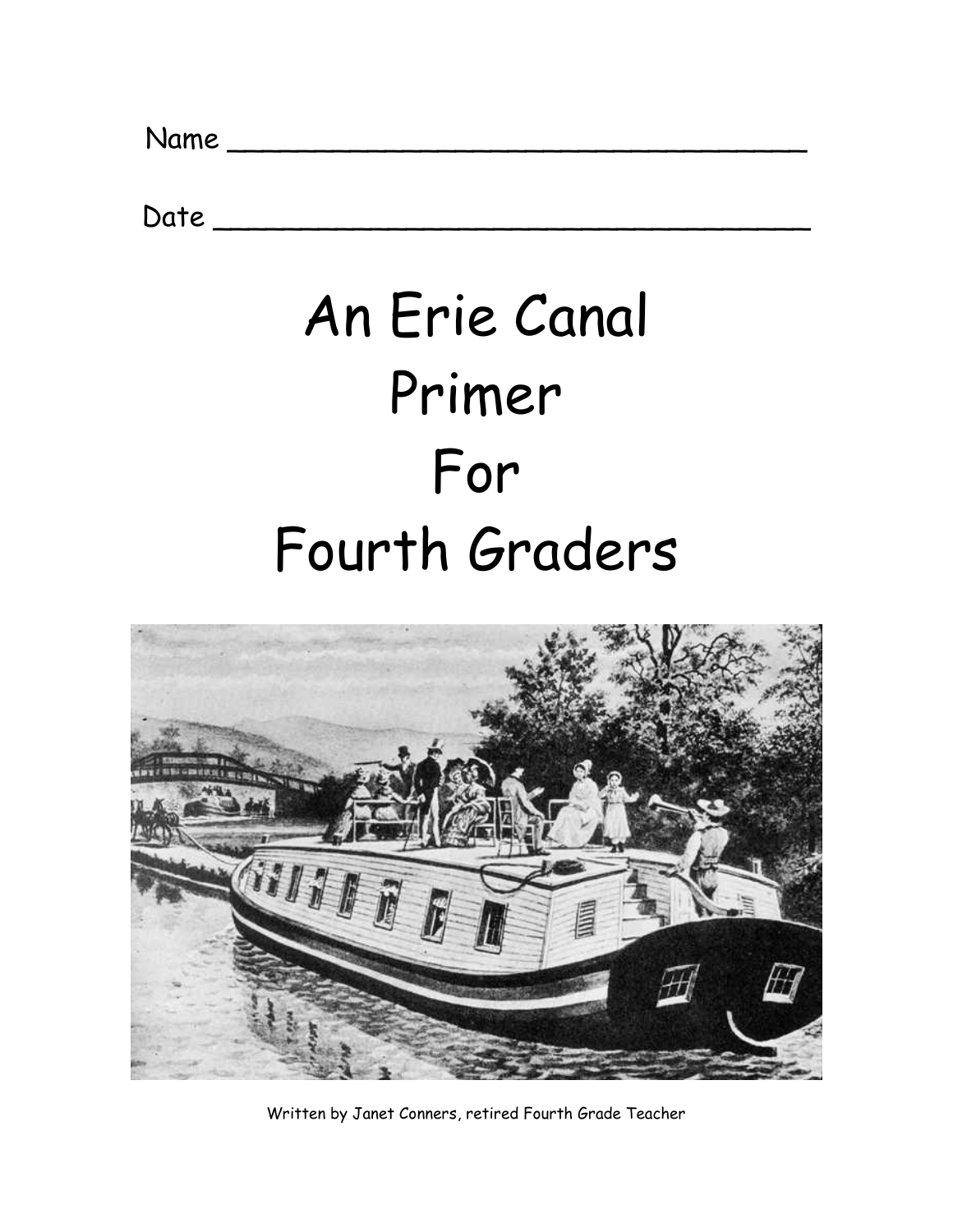# How the Haudenosaunee Lost their Lands to Make Way for the Canal





Original Lands of the Haudenosaunee The Erie Canal route through lands lost by treaties

Because of the Appalachian Mountains, the only easy way to reach the middle of our country was to follow the Haudenosaunee trails that started at the Hudson River and went west along the Mohawk River as well as the land. Colonists wanted this route.

Four of the Haudenosaunee nations helped the British during the American Revolution, so George Washington ordered Generals Clinton and Sullivan to attack all the Haudenosaunee villages to burn the crops and longhouses. The American troops destroyed over 40 villages, forcing the men, women and children to walk to safety in British Canada so they didn't die of hunger or freeze over the winter. Unfortunately, it was one of the worst winters and many of the refugees did die because the British did not have enough resources to save them all.

The New York government said that the Haudenosaunee had abandoned the land and therefore it now belonged to the state. To guarantee it, New York State then made many treaties, or legal agreements, with the various nations to make sure that they did not get back their land. In 1797, the Treaty of Big Tree set up the reservation system to give the Haudenosaunee small areas of land that will be theirs as long as the waters flow and the grass is green. The Haudenosaunee still live on most of these reservations today.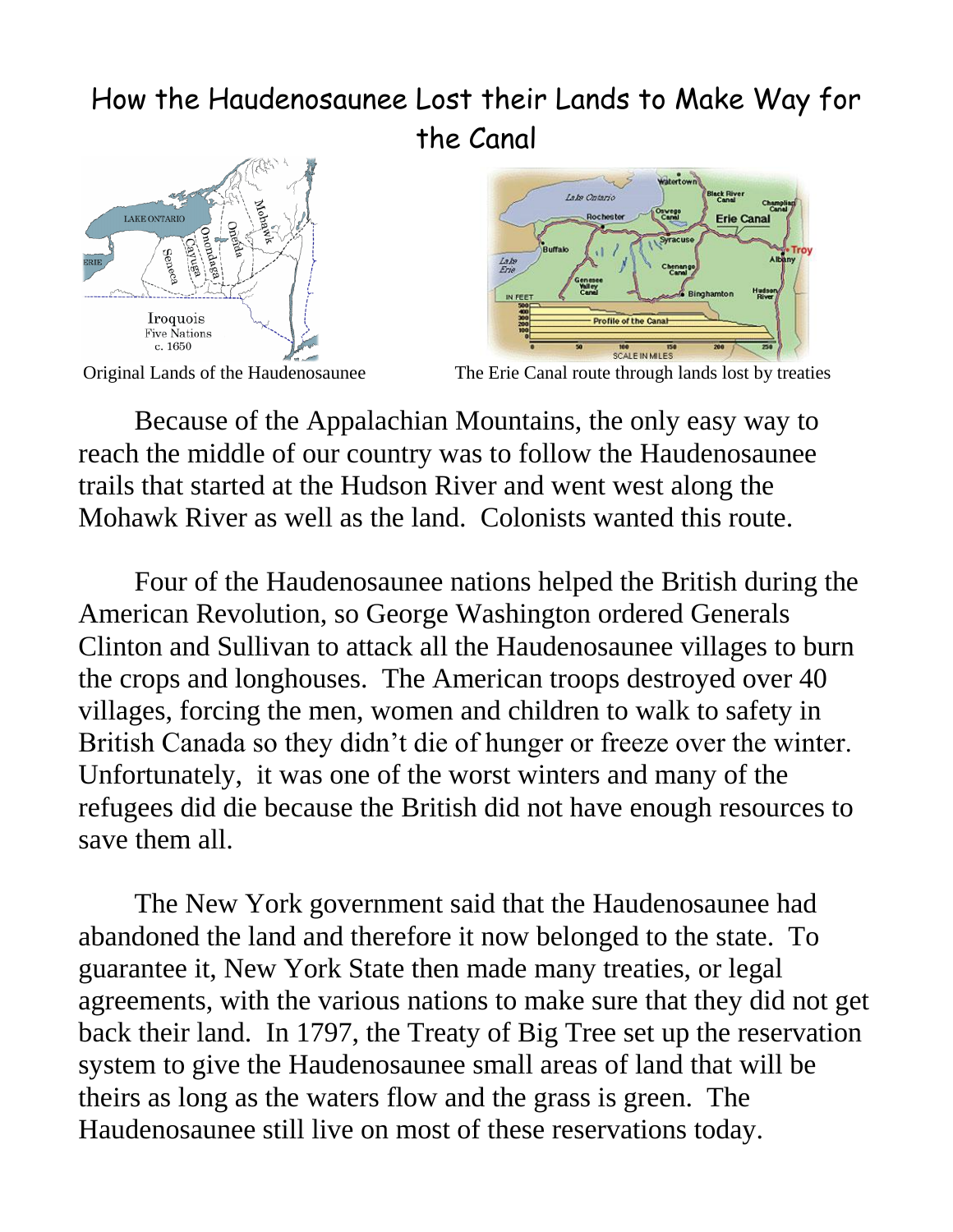Now, with the Haudenosaunee off the land and not able to claim it was still theirs, New York State could start building new villages where there were once had only been Haudenosaunee villages. The surveyors could plan the route across New York that would become the Erie Canal, bringing more people, businesses, and goods to the center and western part of the state.

The Haudenosaunee land claims that are being decided in courts today are from this time, just before the Erie Canal. New York State did some of the treaties without the help of the federal government which means the treaties were not done correctly so they are illegal.

\_\_\_\_\_\_\_\_\_\_\_\_\_\_\_\_\_\_\_\_\_\_\_\_\_\_\_\_\_\_\_\_\_\_\_\_\_\_\_\_\_\_\_\_\_\_\_\_\_\_\_\_\_\_\_

1. Why was the route along the Mohawk River important to the colonists? \_\_\_\_\_\_\_\_\_\_\_\_\_\_\_\_\_\_\_\_\_\_\_\_\_\_\_\_\_\_\_\_\_\_\_\_\_\_\_\_\_\_\_\_\_\_

2. What do you think of the Clinton-Sullivan Campaign? Explain \_\_\_\_\_\_\_\_\_\_\_\_\_\_\_\_\_\_\_\_\_\_\_\_\_\_\_\_\_\_\_\_\_\_\_\_\_\_\_\_\_\_\_\_\_\_\_\_ \_\_\_\_\_\_\_\_\_\_\_\_\_\_\_\_\_\_\_\_\_\_\_\_\_\_\_\_\_\_\_\_\_\_\_\_\_\_\_\_\_\_\_\_\_\_\_\_\_\_\_\_\_\_\_

3. How did New York State get the land from the Haudenosaunee?

\_\_\_\_\_\_\_\_\_\_\_\_\_\_\_\_\_\_\_\_\_\_\_\_\_\_\_\_\_\_\_\_\_\_\_\_\_\_\_\_\_\_\_\_\_\_\_\_\_\_\_\_\_\_\_

\_\_\_\_\_\_\_\_\_\_\_\_\_\_\_\_\_\_\_\_\_\_\_\_\_\_\_\_\_\_\_\_\_\_\_\_\_\_\_\_\_\_\_\_\_\_\_\_\_\_\_\_\_\_\_

\_\_\_\_\_\_\_\_\_\_\_\_\_\_\_\_\_\_\_\_\_\_\_\_\_\_\_\_\_\_\_\_\_\_\_\_\_\_\_\_\_\_\_\_\_\_\_\_\_\_\_\_\_\_\_

\_\_\_\_\_\_\_\_\_\_\_\_\_\_\_\_\_\_\_\_\_\_\_\_\_\_\_\_\_\_\_\_\_\_\_\_\_\_\_\_\_\_\_\_\_\_\_\_\_\_\_\_\_\_\_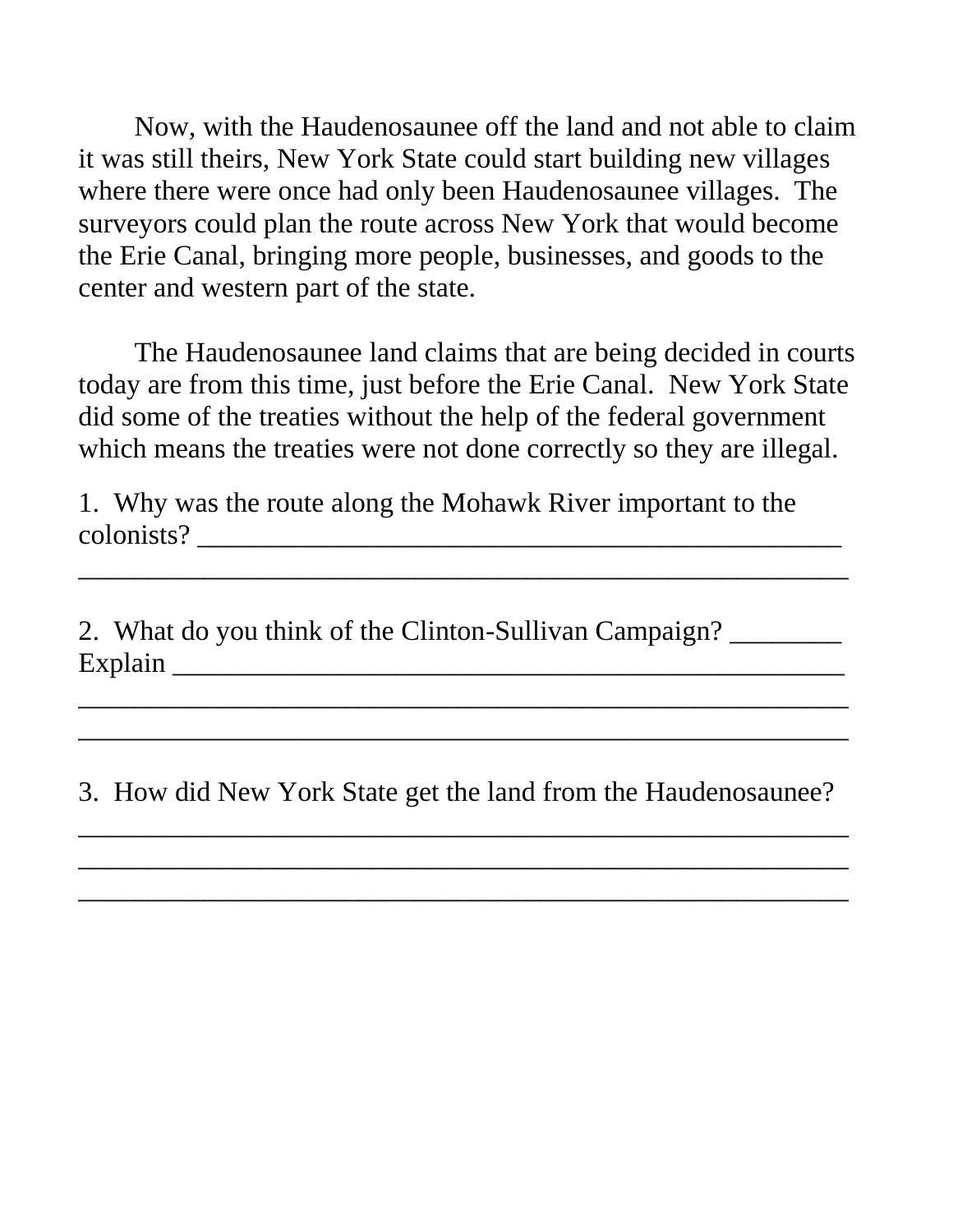# The Erie Canal or Clinton's Ditch



The original Erie Canal was started in Rome, NY on July 4, 1817. It was started here because it was the most level area of the canal which would make the digging easier. The original canal was 4 feet deep and 40 feet wide at the top. The one towpath was 10 feet wide and was on the north side of the canal. The other side of the canal was called the berm and was only wide enough for people to walk, but not mules. In constructing the canal, the workers had to build 83 locks so the canal could change elevation as the canal traveled from Albany to Buffalo. Many aqueducts, or bridges of water, needed to be built so the canal could cross rivers and swamps. The canal opened in sections until the entire length of 363 miles was completed October 26, 1825.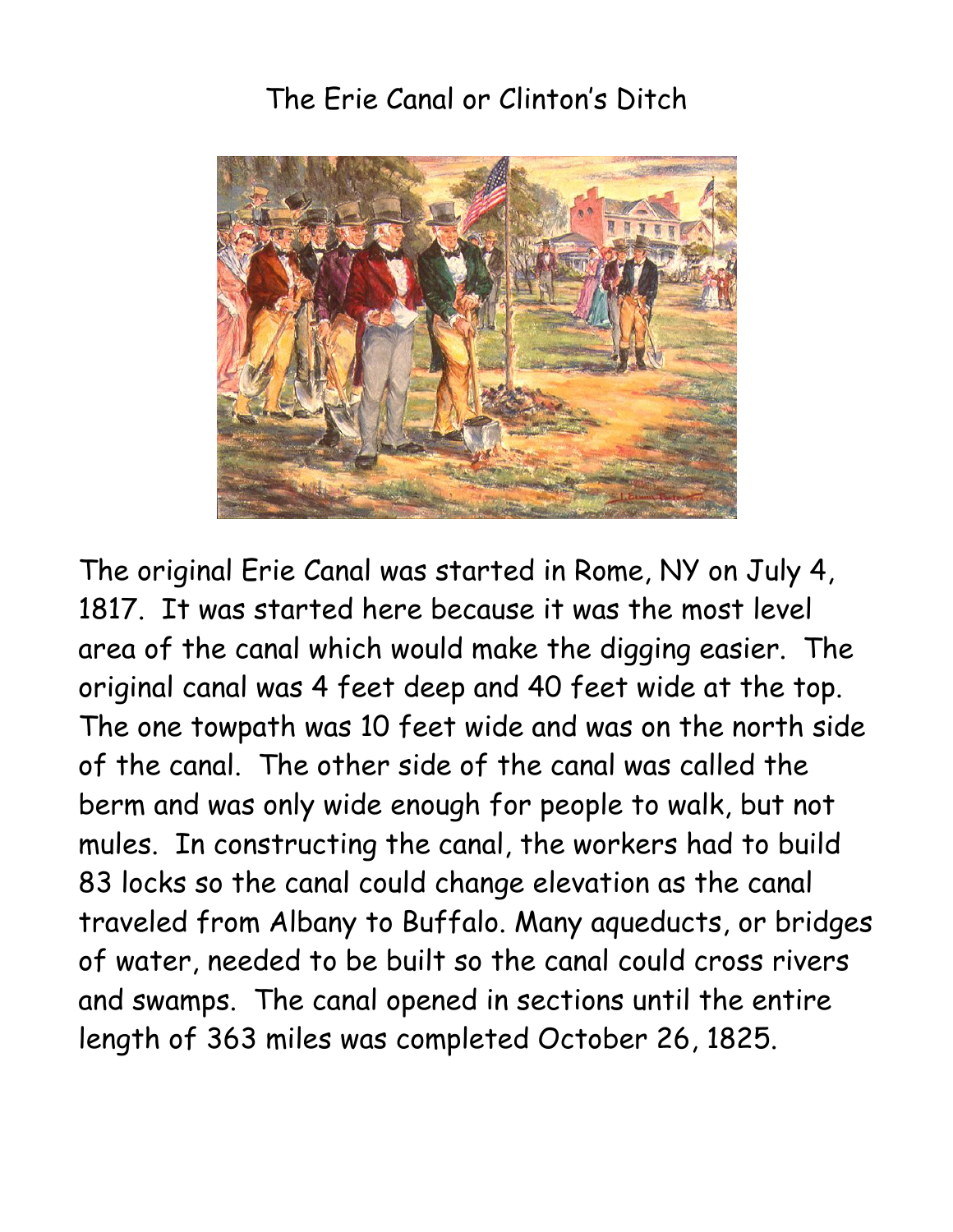## The Erie Canal or Clinton's Ditch

| 1. Where was the canal started? |  |
|---------------------------------|--|
| Date                            |  |

| 2. Canal measurements  |  |  |
|------------------------|--|--|
| $length$ <sub>__</sub> |  |  |
| $depth$ $\_$           |  |  |
| width _                |  |  |
| towpath width          |  |  |
|                        |  |  |

3. What is the purpose of a lock?

4. What is the purpose of an aqueduct?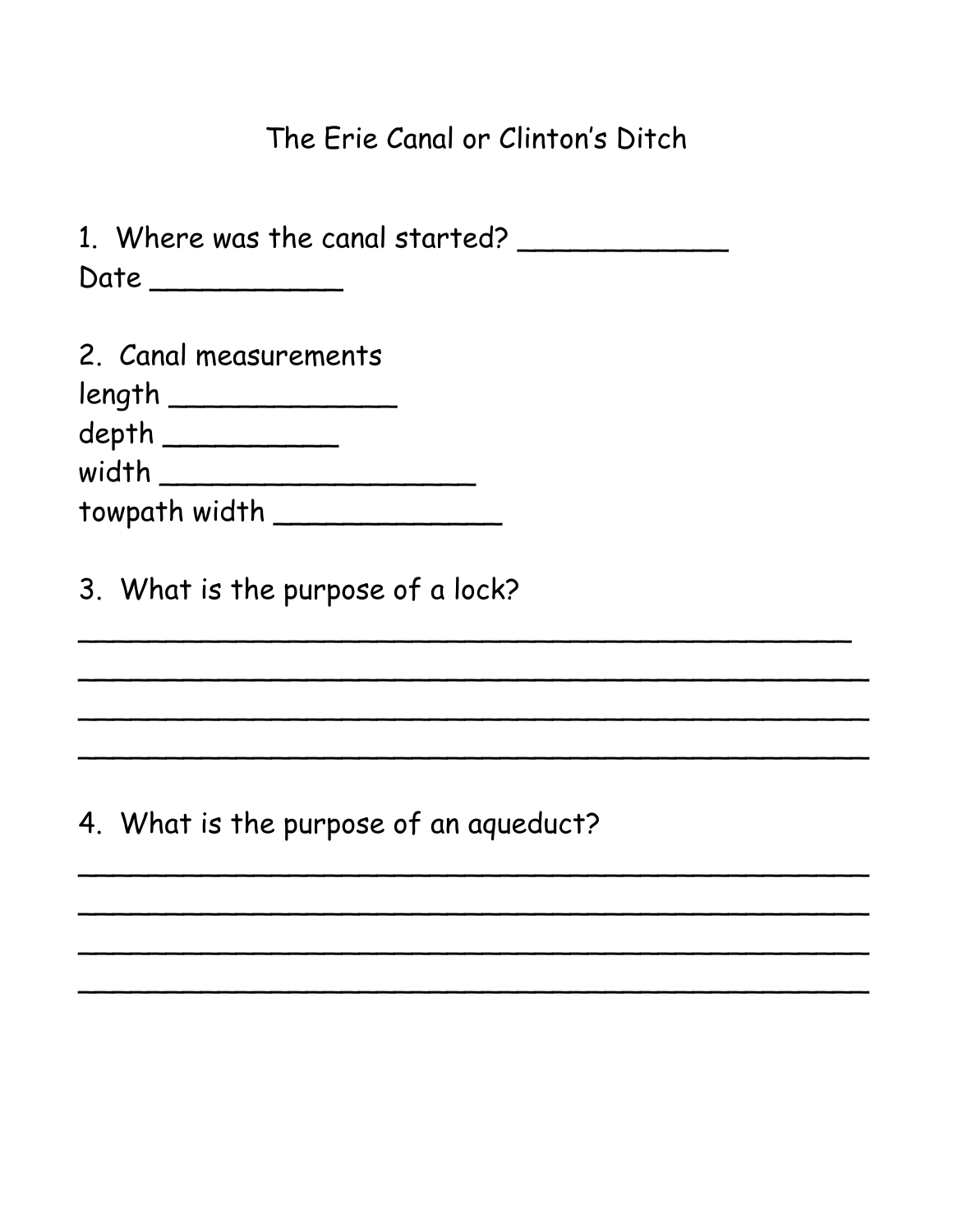The Wedding of the Waters- The Canal is Complete





When the Erie Canal was finished in 1825, a parade of boats left Buffalo to travel the whole length of the canal. In the first boat was Dewitt Clinton, his wife and many other important people. The second boat was called Noah's Ark and contained animals of New York and two Seneca boys. There were more boats with other important people.

As they traveled the canal, each new town greeted the travelers with a celebration. When the boats arrived in Albany, they were towed down the Hudson River by a new invention- the steam boat!

Upon arriving in New York's Harbor, water from Lake Erie was poured into the Atlantic Ocean. This ceremony was called the Wedding of the Waters.

After many parties in NYC, the packet boats headed back to Albany and the Erie Canal. After traveling to Buffalo, water from the Atlantic was poured into Lake Erie. The joining of the waters showed that trade goods and people from the middle of our country could travel around the world. The Erie Canal changed NY's population, economy and importance forever.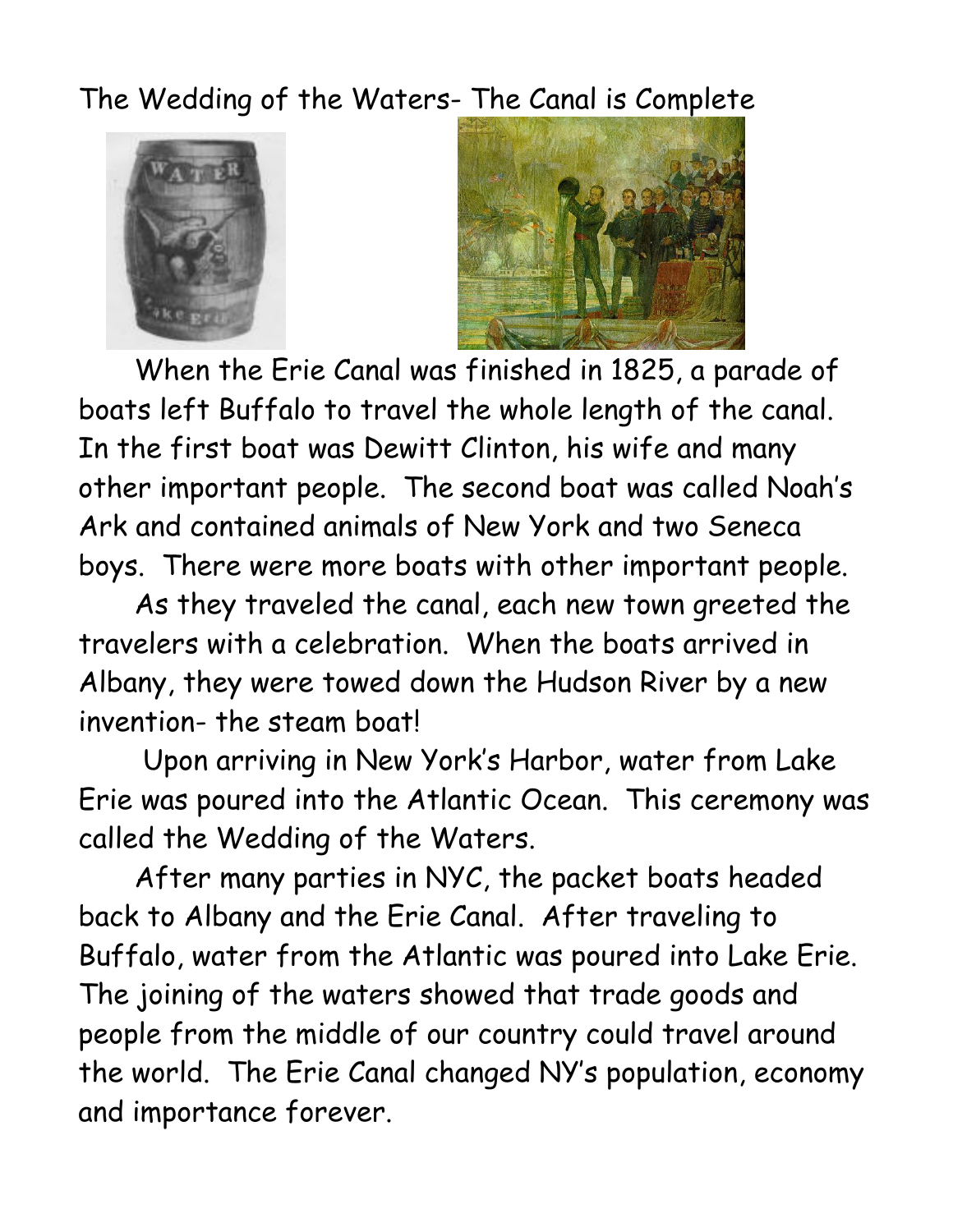# 2. Why was the Erie Canal important?

3. Do you think the Seneca boys should be on the Noah's Ark boat with all the wild animals of NY? Explain your answer.

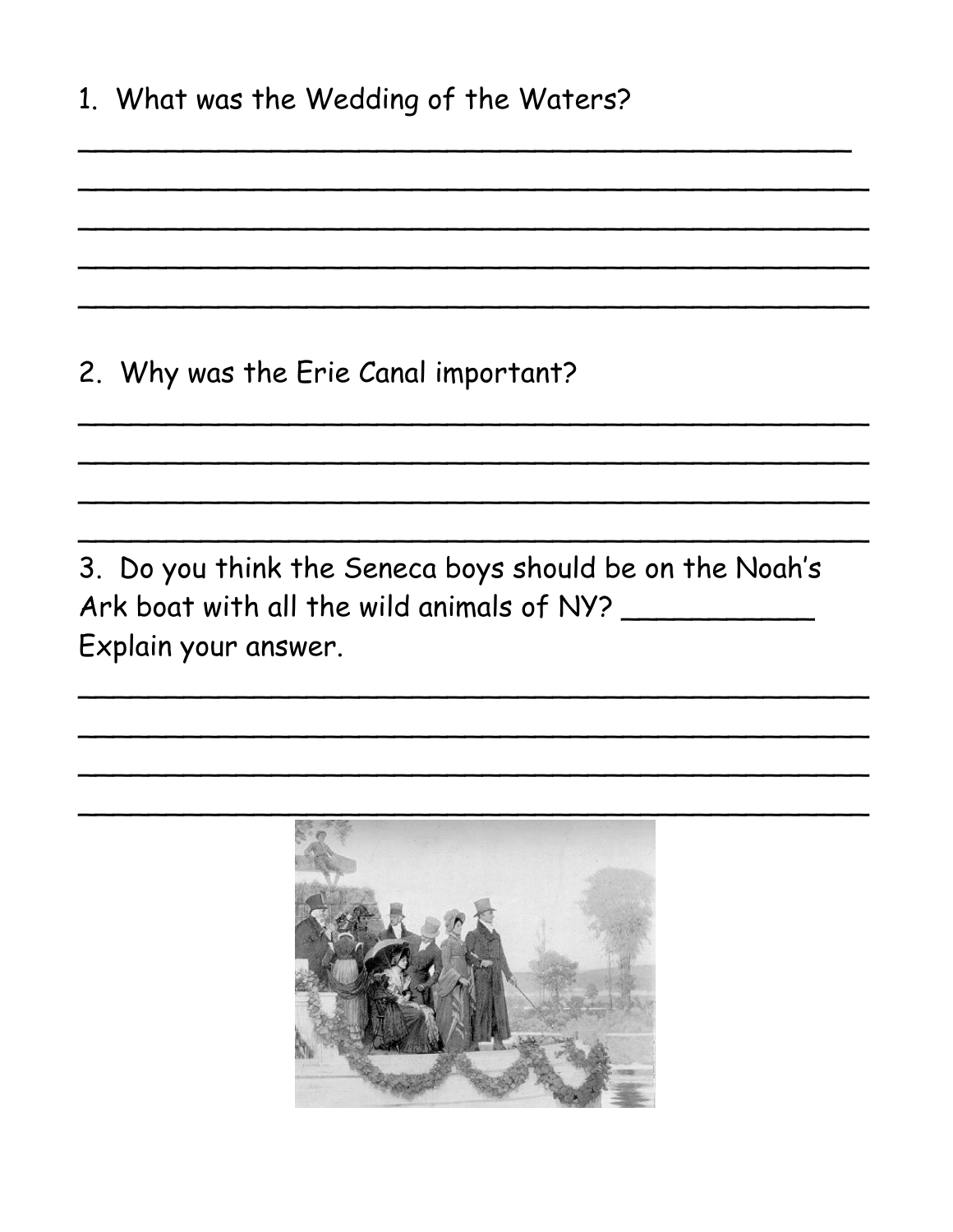#### Erie Canal Boats

Packet Boats

• Carried 40-100 passengers only

• Carried mostly cargo but some passengers

- Traveled faster -5 mph
- Very fancy
- Allowed people to sit on top
- Served 3 meals a day
- Sleeping areas
- Horses or mules pulled





Perinton Municipal Historian Collecti



• Carried lots of cargo like lumber, nails, tools, furniture, rope, leather,

Line Boat

- cannons and salt • Traveled 4 mph
- Mules stayed on board
- Weighed  $30 100$  tons

Bullhead boats or Lakers

- similar to line boats
- carried mostly grains like corn, hay, wheat, and oats as well as flour and potatoes
- had coverings to protect the grain
- mules stayed on board
- traveled 2 mph

1. On which boat would the rich people travel?

 $\sim$  . The contract of the contract of the contract of the contract of the contract of the contract of the contract of

 $\sim$  . The contract of the contract of the contract of the contract of the contract of the contract of the contract of

#### 2. List plant cargos

#### 3 List manufactured cargos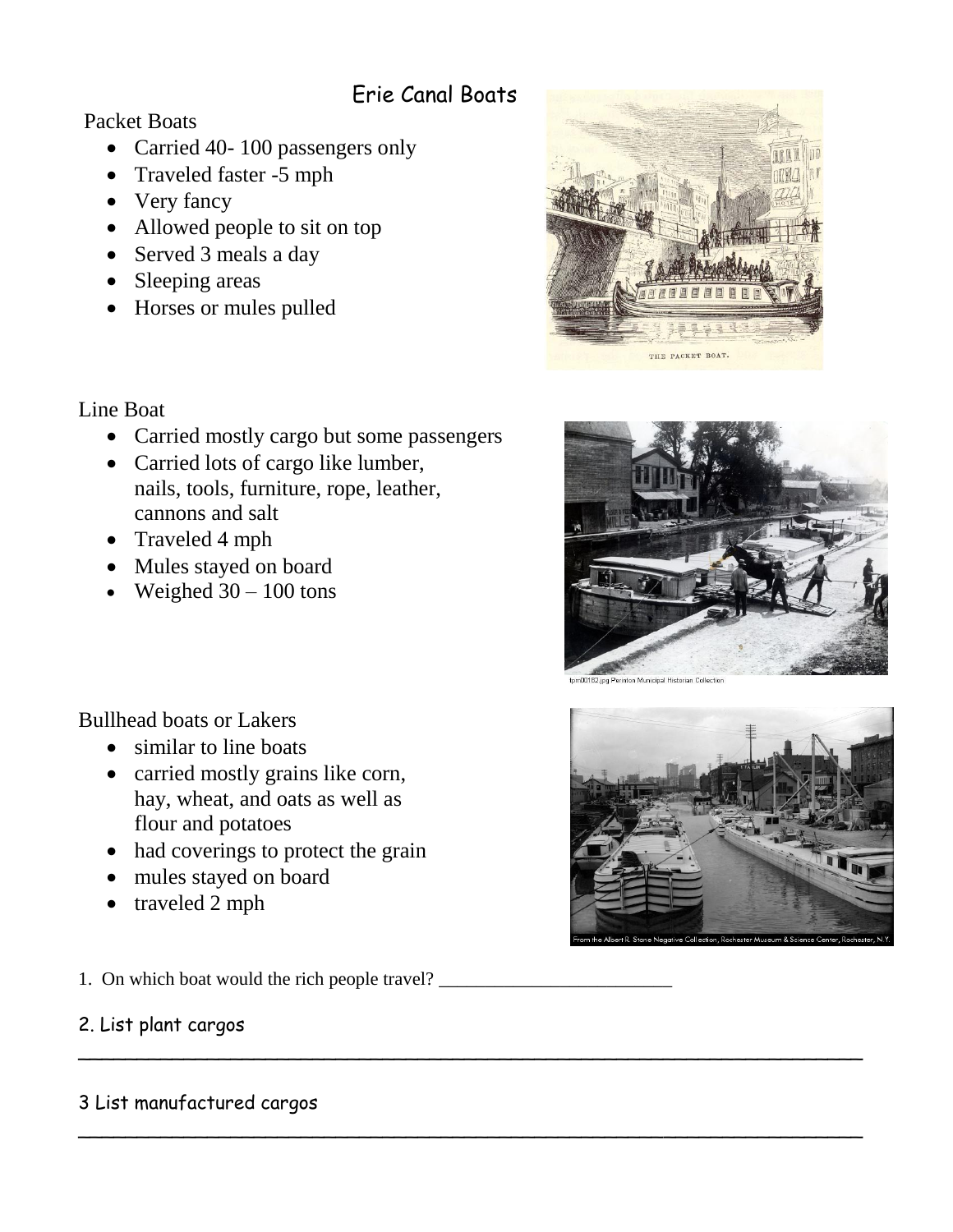Canal Workers

### **The Erie Canal**: **From Lockport to Buffalo by John W. Percy**

When the canal from Tonawanda to Black Rock was constructed in 1824, workers were brought in from the East. Irish immigrants had been hired in large numbers, anxious for the high wages offered in a nation short of labor. Eighty cents a day and regular whiskey rations kept the men at their task until the canal was completed.

Individual contractors agreed to dig the separate portions of the canal and they did the actual hiring of men to do the work. For a contracted price for his section of the canal, the contractor was expected to pay his labor, provide quarters to sleep up to 40 men, feed them, provide a daily ration of whiskey, and supply the necessary horses, scrapers, shovels, wheelbarrows, stump-pullers, and other equipment necessary to build that portion of the canal.

The \$.80 a day wage was nearly double the wage paid to unskilled labor in America at that time. Due to difficult times in Europe, most immigrants would have been willing to take \$.80 a week for steady work.

The men, both immigrants and Haudenosaunee, worked long hours, as much as 14 hours a day in the long days of June and July, and even the scant comfort of a hard board bunk probably felt good at night. The two-tiered bunks had no mattresses; if a worker wanted bedding, he brought his own. There was no glass or screening in the windows and, along the swampy Niagara flats, the mosquitoes and other insects were attracted to the bunkhouses in swarms. Hearty meals kept the men stoked (energized) for work during the day.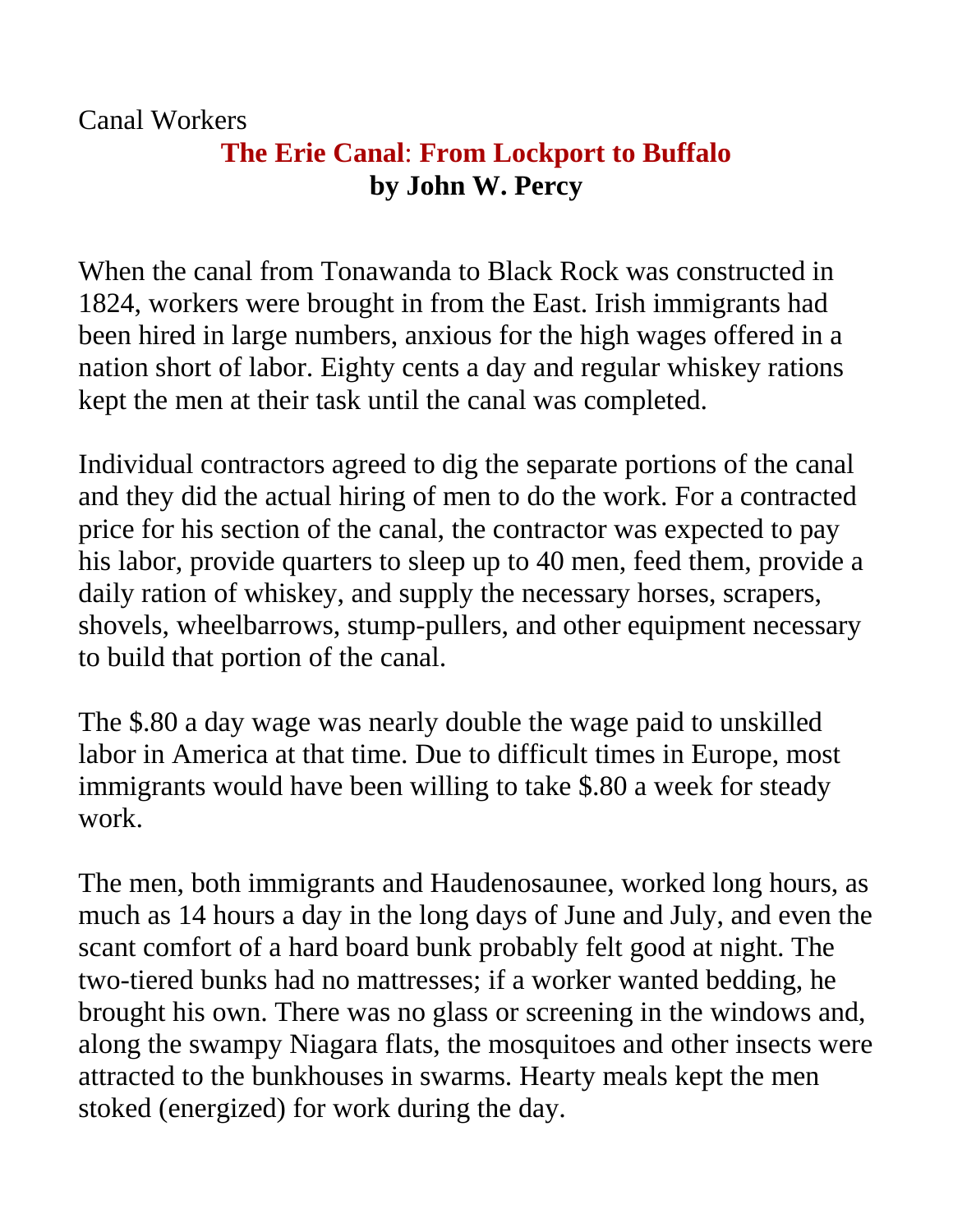**Canal Workers** 

1. How much did the workers make a day?

3. What are some tools and equipment that the contractors supplied to the workers?

4. What was the work day like?

5. Why do you think many Haudenosaunee and Irish worked on the canal?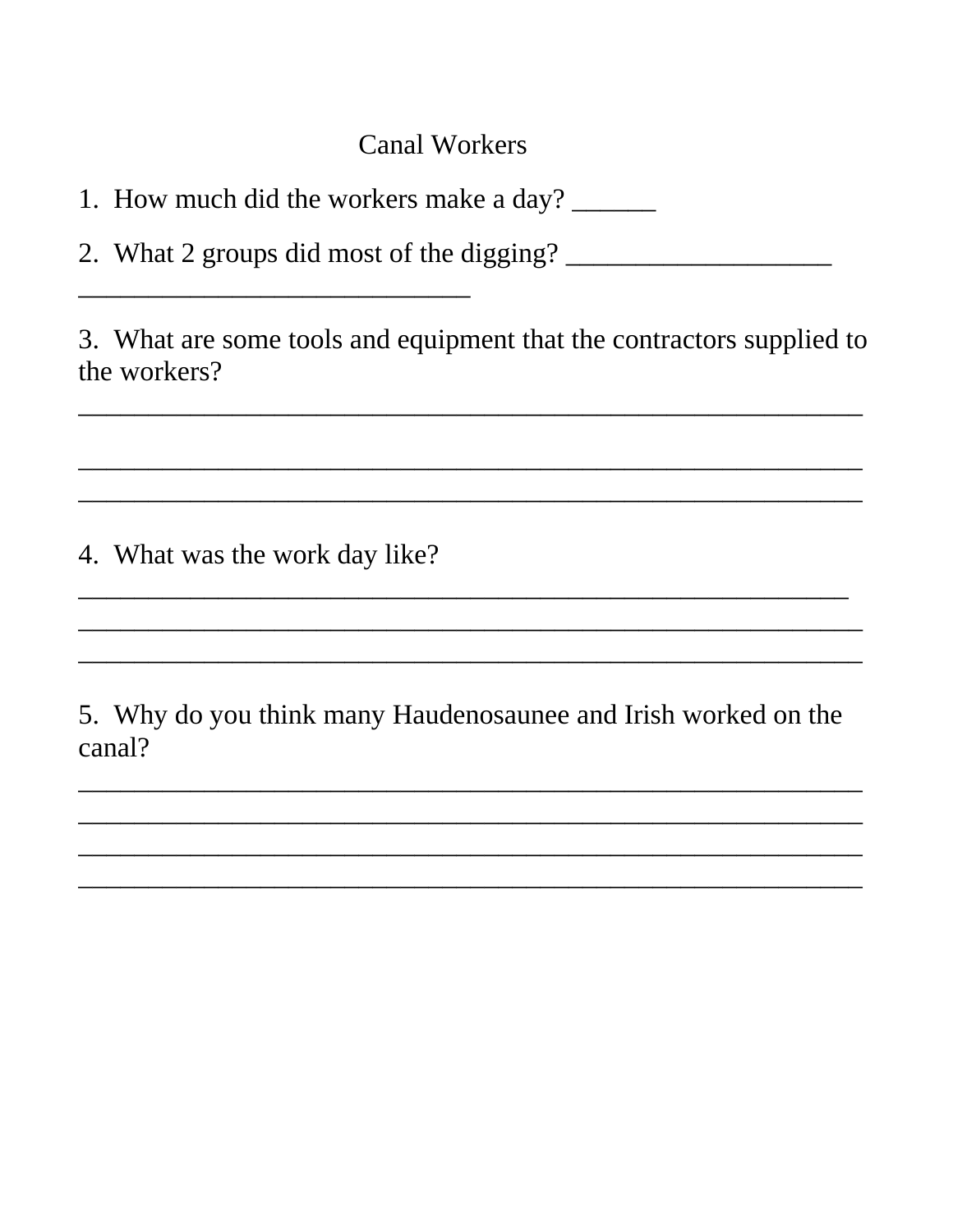The Enlarged Canal and the Barge Canal

The Erie Canal was such a success that it was already too crowded when it first opened in 1825. New York State started to enlarge the canal to 7 feet deep and 70 feet wide so that larger boats carrying more cargo could travel the 350 miles from Albany to Buffalo. Tolls collected from the shipping of goods and people made New York state a rich state.

When trains were invented and tracks were in place all around New York State, more people started traveling by train instead of by the canal. Manufacturers and farmers started shipping their goods and produce by trains instead of the canal. One reason why trains became more popular is because they could be used 12 months a year and not just from April until November like the canals when they were ice free. Also, it was cheaper and quicker to put down tracks than to dig a canal so trains could go to more places in the state. Trains were also faster and more comfortable (no ducking for bridges!)

The state still wanted to keep the canal open so the barge canal system was started in the early 1900s which used more rivers and lakes than the artificial river that was dug by hand. Motorized commercial barges and pleasure boats still use the canal.